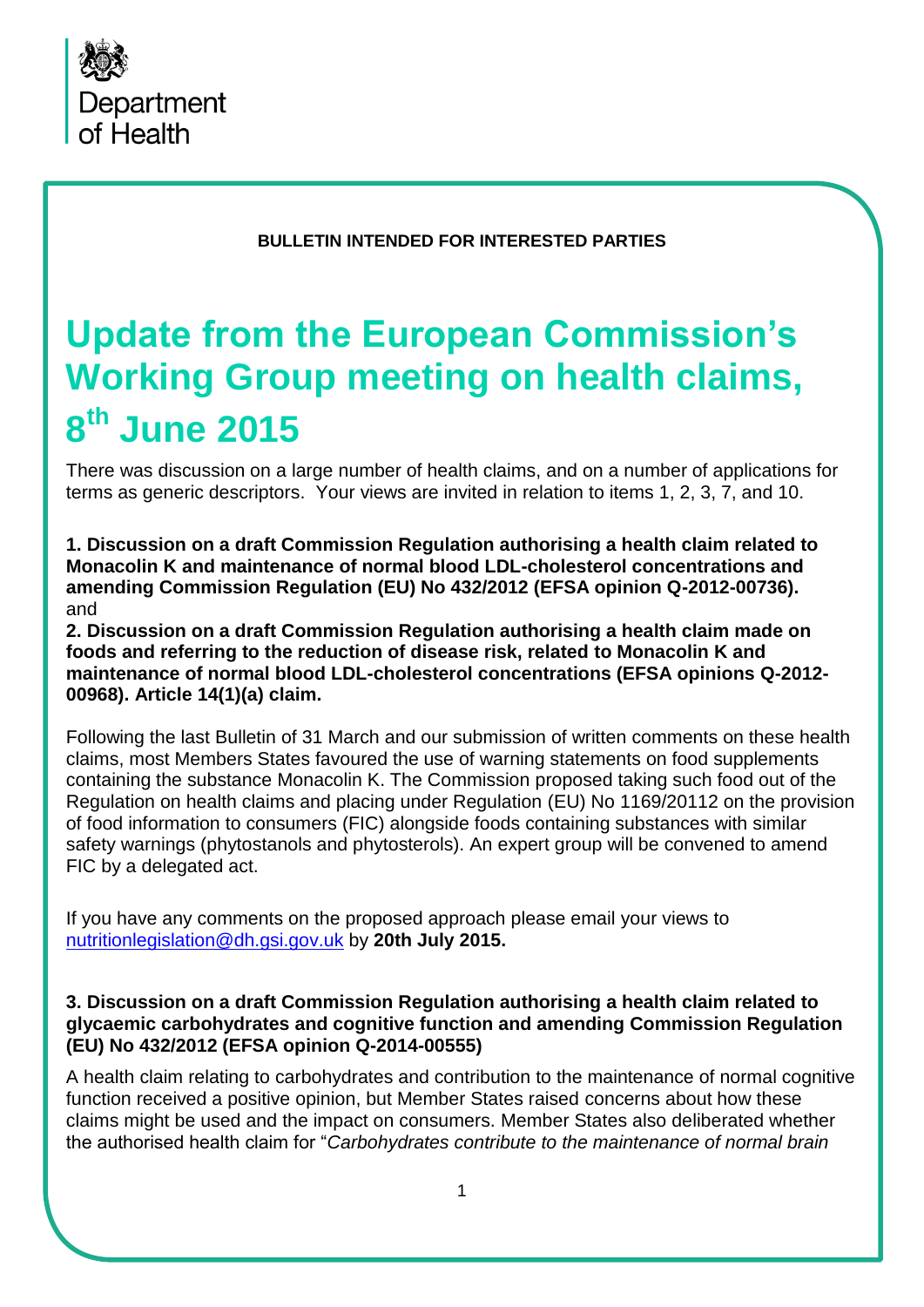*function*" captured the new health claim on cognitive function, so that it would be unnecessary to authorise this new claim. We would welcome your views on whether this is an appropriate approach and possible limitations (e.g. if a board health claim on "normal brain function" covers more specific health claims on cogitative function, on memory, etc., on whether this may cause problems with flexibility of wording, and how could this be controlled, etc.).

If you have any comments on whether the "*Carbohydrates contribute to the maintenance of normal brain function*" captures the new cognitive function claim, please email your views to [nutritionlegislation@dh.gsi.gov.uk](mailto:nutritionlegislation@dh.gsi.gov.uk) by **20th July 2015.** 

#### **4. Discussion on a draft Commission Regulation refusing to authorise certain health claims made on foods, other than those referring to the reduction of disease risk and to children's development and health (EFSA opinions Q-2014-00097, Q-2014-00058)**

The following Article 13(5) health claims received EFSA negative opinions as a cause and effect relationship had not been established between the consumption of the food constituent and the effect, and the Commission proposed refusing authorisation:

- *Lactobacillus plantarum* **TENSIA®** : Regular, at least for eight week consumption of 50 g/day *Lactobacillus plantarum* TENSIA comprising Südamejuust (English translation: Heart cheese) of the Harmony brand helps to maintain the cardio-vascular system/heart health through reduction of blood pressure/Symbol of heart/.
- **Carbohydrate solutions**: Contribute to the maintenance of endurance performance during prolonged endurance exercise.

There were limited comments from MS.

# **5.** *Discussion on a draft Commission Regulation refusing to authorise a health claim made on foods, other than those referring to the reduction of disease risk and to children's development and health (EFSA opinions Q-2014-00012)*

For the Article 13(5) health claim **"***high-fibre sourdough rye bread and reduction of post-prandial glycaemic responses compared with glucose*" EFSA concluded a cause and effect relationship had been established between the consumption of the food constituents and the effect, but also concluded that this effect could be established for almost any food compared to glucose. As such, this claim would be considered misleading in accordance with point (c) of paragraph 1 of Article 7 EU FIC which provides that food information shall not be misleading, by suggesting that the food possesses special characteristics when in fact all similar foods possess such characteristics. EFSA also considered that solid foods, including high-fibre sourdough rye bread, are generally not considered as an alternative to glucose solutions and in this context, the COU could not be established for this health claim. The Commission proposed refusing authorisation and there were limited comments from MS.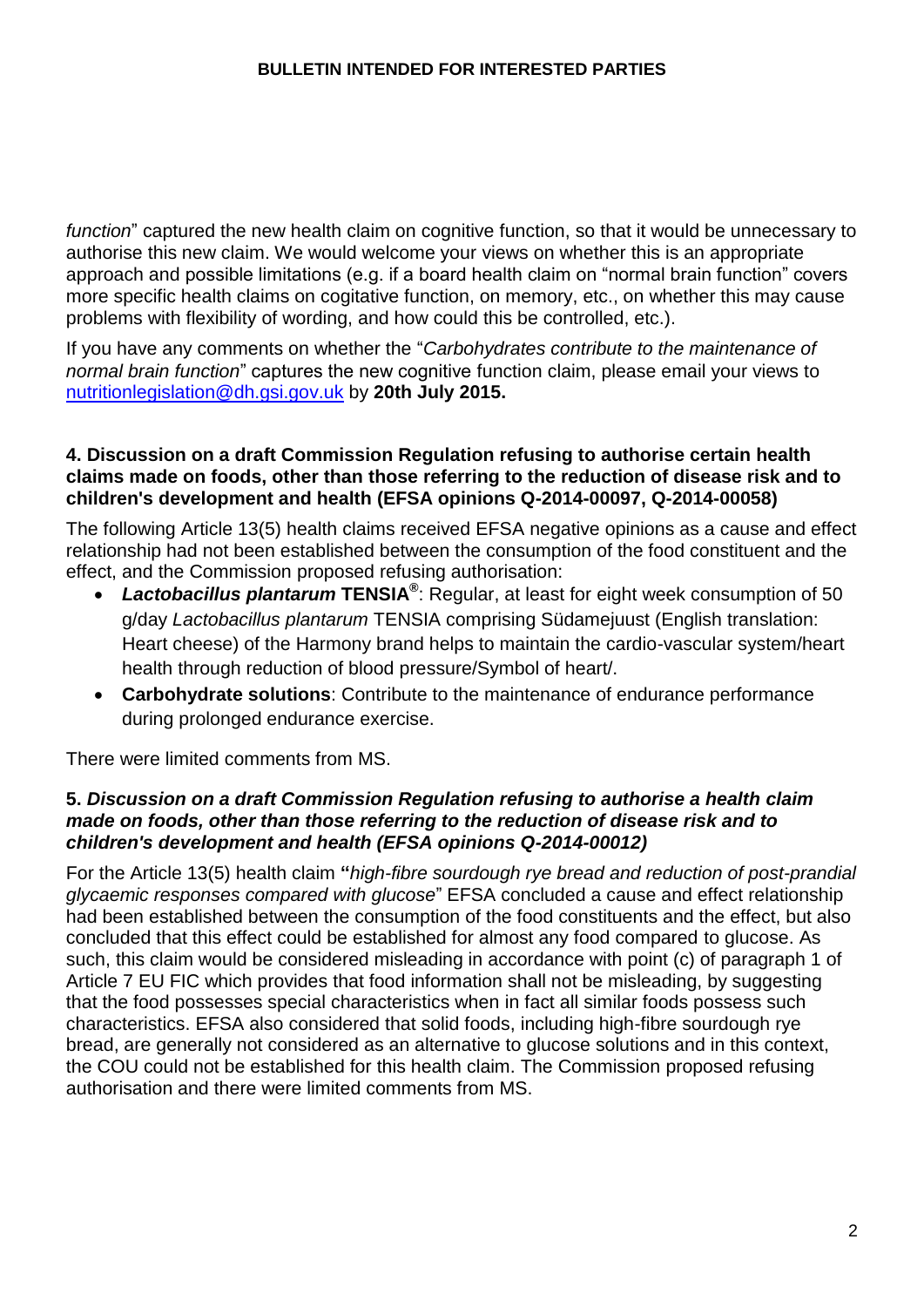#### **6.** *New Article 13(5) claims – Presentation of new EFSA opinions: Q-2014-00673, Q-2014- 00566, Q-2014-00405, Q-2014-00624, Q-2014-00567*

Five new Article 13.5 received EFSA negative opinions as a cause and effect relationship had not been established for health claims relating to Bifidobacterium bifidum CNCM I-3426 and defence against pathogens in the upper respiratory tract, a combination of pomegranate pomace extract and greater galangal rhizome powder and an increase in the number of motile spermatozoa in semen, FRUIT UP® and a reduction of post-prandial blood glucose responses, Coffee C21 and a reduction of DNA damage by decreasing spontaneous DNA strand breaks, SYNBIO® and maintenance of normal defecation.

The period for consultation ends  $12<sup>th</sup>$  June and if no further comments are received a draft regulation refusing to authorise the claims will be presented at the next Working Group.

#### **7. Discussion on a draft Commission Regulation authorising certain health claim made on foods and referring to children's development and health (EFSA opinions: Q-2009- 00455, Q-2008-183, Q-2009-00197, Q-2008-150, Q-2008-160, Q-2008-199, Q-2008-184, Q-2008-186, Q-2008-147, Q-2008-176, Q-2008-144, Q-2008-145, Q-2008-178, Q-2008-189, Q-2008-159, Q-2008-190, Q-2014-00059)**

A draft Regulation authorising 17 health claims on different nutrients, mostly vitamins and minerals, and ALA and DHA, was presented. The target population (age group) for each of the claims was discussed and it was noted that where the addition of the nutrient is mandatory the claim should be that all (category of) foods contain the nutrient to be in line with the forthcoming Regulation on foods for specific groups. The COU for a number of the claims include use on foods for special medical purposes (FSMPs) and some Member States queried whether FSMPs should carry health claims as their use would be misleading as consumers of FSMPs are patients suffering from diseases or disorders and therefore not the general population. FSMPs are also used under medical supervision and should not be promoted through the use of health claims targeting consumers. It was noted that in line with the forthcoming Regulation on foods for specific groups (FSGs) and when the delegated act on FSMPs comes into force (in about 4 years' time, exact timing still to be agreed) nutrition and health claims on FSMPs will be prohibited. It is therefore a risk management decision as to whether it is appropriate to allow the health claims on FSMPs as per the draft Regulation and amend in ~4 years (tbc) in line with the FSGs Regulation, or to remove them from the draft Regulation now.

If you have any comments on whether it is appropriate to have nutrition and health claims on FSMPs please email your views to [nutritionlegislation@dh.gsi.gov.uk](mailto:nutritionlegislation@dh.gsi.gov.uk) by **20th July 2015.** 

Reference was made to the Codex discussions regarding follow-on formula (FoF) up to 2 years age group and that these can be seen as replacement for breast milk; as such some Member States queried whether it was appropriate to have nutrition and health claims on FoF. It was noted that such comments were raised at the Working Group on FSGs where the situation for health claims on FoF is at odds with the International Code on marketing of breast-milk substitutes.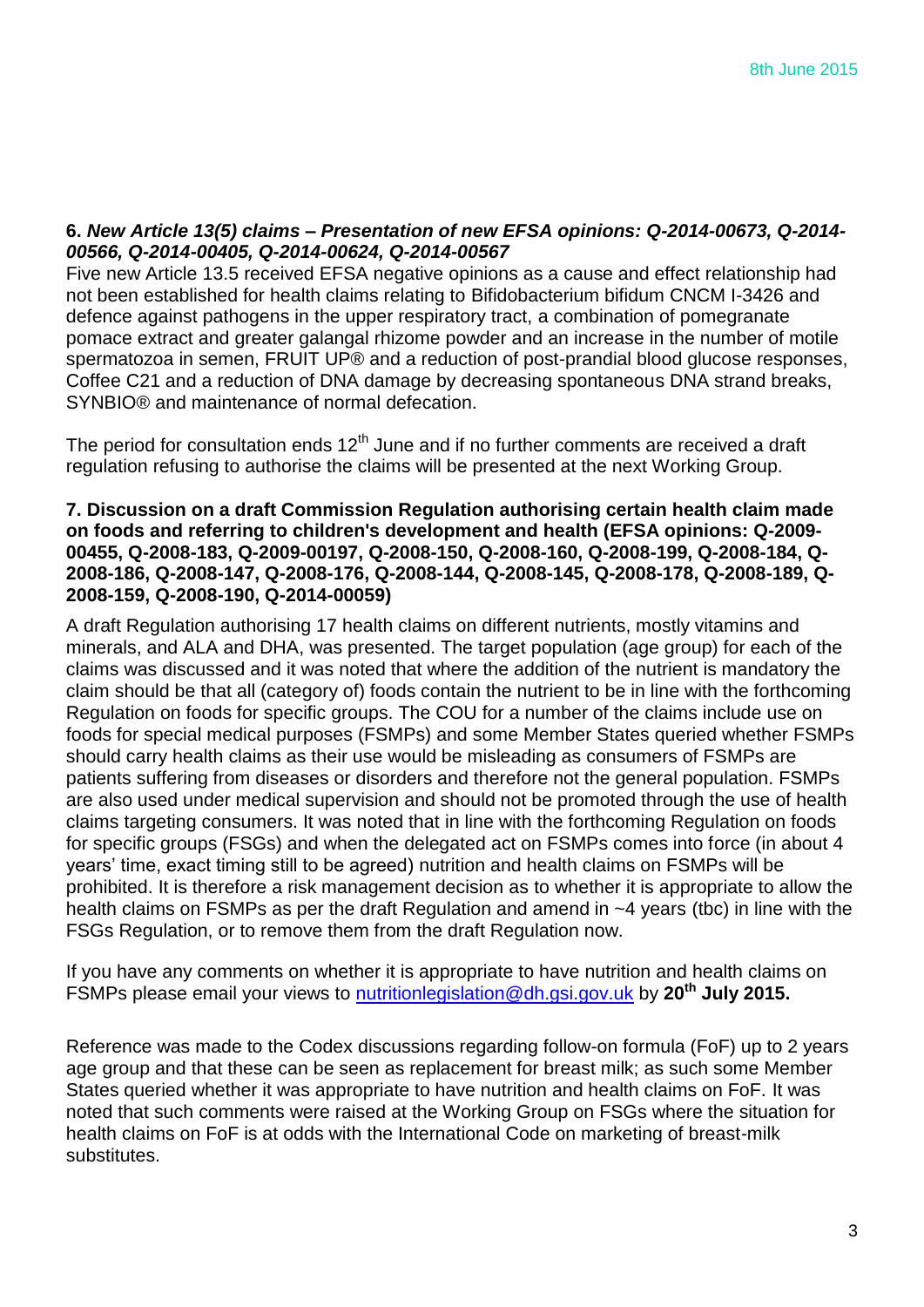If you have any comments on whether it is appropriate to have nutrition and health claims on FoF please email your views to [nutritionlegislation@dh.gsi.gov.uk](mailto:nutritionlegislation@dh.gsi.gov.uk) by **20th July 2015.** 

# **8.** *New Article 14(1)(b) claims – Presentation of new EFSA opinions: Q-2014-00826*

Following an EFSA positive opinion for the health claim relating to vitamin D and contribution to the normal function of the immune system, the Commission proposed adding this health claim to the draft regulation authorising the 17 nutrients discussed above.

### **9. Presentation and exchange of views on EFSA's Scientific Opinion on the safety of caffeine**

EFSA presented the conclusions of their Scientific Opinion on the safety of caffeine (published May 2015) and MSs discussed the implications for five health claims on caffeine which received positive opinions from EFSA but were placed on-hold for authorisation pending publication the Scientific Opinion on safety. The Commission indicated that a position will be agreed in the coming months and a draft regulation on the caffeine health claims will be presented by Autumn 2015.

# **10. Generic Descriptors – Article 1(4) of Regulation (EC) No 1924/2006**

There was an exchange of views on the application from the UK for the term "tonic" in the form of tonic water, Indian tonic water or quinine tonic water and the equivalent translations, and Member States are required to provide their opinion to the Commission on the valid application by 18 June. It was previously established at the Working Group that the term "tonic" in the context of the application was not a health claim requiring authorisation under Regulation 1924/2006 on nutrition and health claims made on food. The Commission had now also established that no Member States apply the term as a customary name used to satisfy the legal requirement to provide a mandatory name for the purpose of EU FIC. There remained a mix of views that the term is either within the scope of the Regulation on health claims and should be authorised as a generic descriptor (as there is an implied health benefit for the term "tonic") or that the term is meaningless as a health claim (for some Member States the term does not translate into anything that could be construed as a health claim) and is therefore out of scope of the Regulation. The Commission queried whether there was a need to look at each language to determine whether the term was in or out of scope of the Regulation, and although this may not be an issue for "tonic water" it could be an issue for other generic descriptors and would impact on the free movement of goods. The Commission concluded that the application for the term "tonic" in the form of tonic water, Indian tonic water or quinine tonic water and the equivalent translations fulfilled the criteria for a generic descriptor and it should be adopted.

The Commission indicated that a legal instrument will be adopted to grant a derogation for generic descriptors and there will be a register of authorised generic descriptors. There will be no need to list non-authorised generic descriptors and applicants will be advised of such decisions by letter from the Member State to whom the application was originally submitted.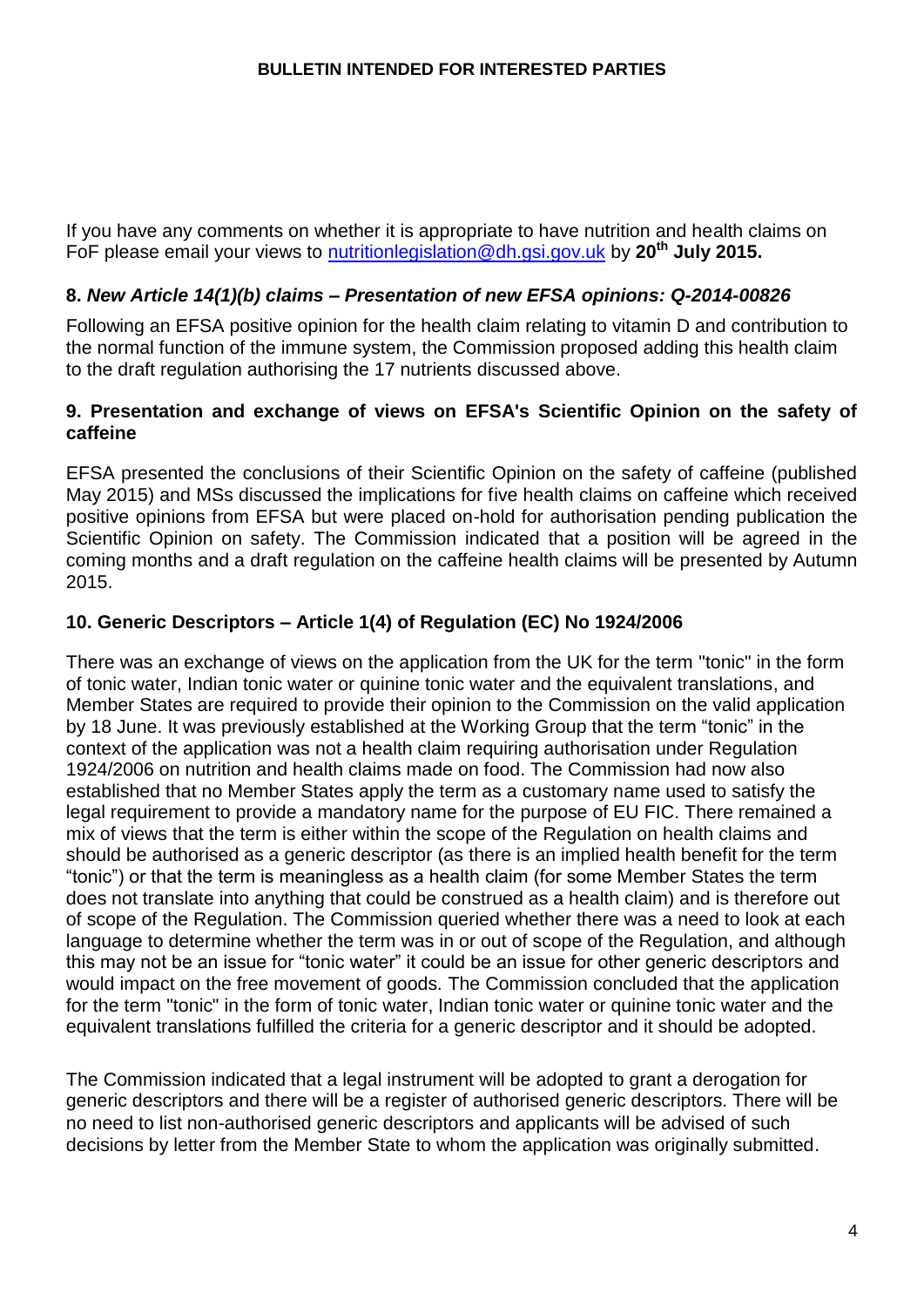Member States discussed other applications for generic descriptors: 'Hustenzuckerl', 'Hustenbonbon' 'Hustenstopper', and 'Hustensirup' (cough sweet / cough drop / cough candy and cough syrup) from Austria and 'biscotti salute' (health biscuit) from Italy. We will circulate these applications to our Interested Parties separately and seek your views. Interested parties are also invited to consider whether they would like to submit an application for similar products on the UK market to enable the applications to be considered at the same time.

The Commission concluded that draft texts (or perhaps one text) for all the current applications would be drafted and would be discussed at a future Working Group meeting.

#### **Prepared by Nutrition Legislation Team, Obesity & Food Policy Branch, Health & Wellbeing Division**